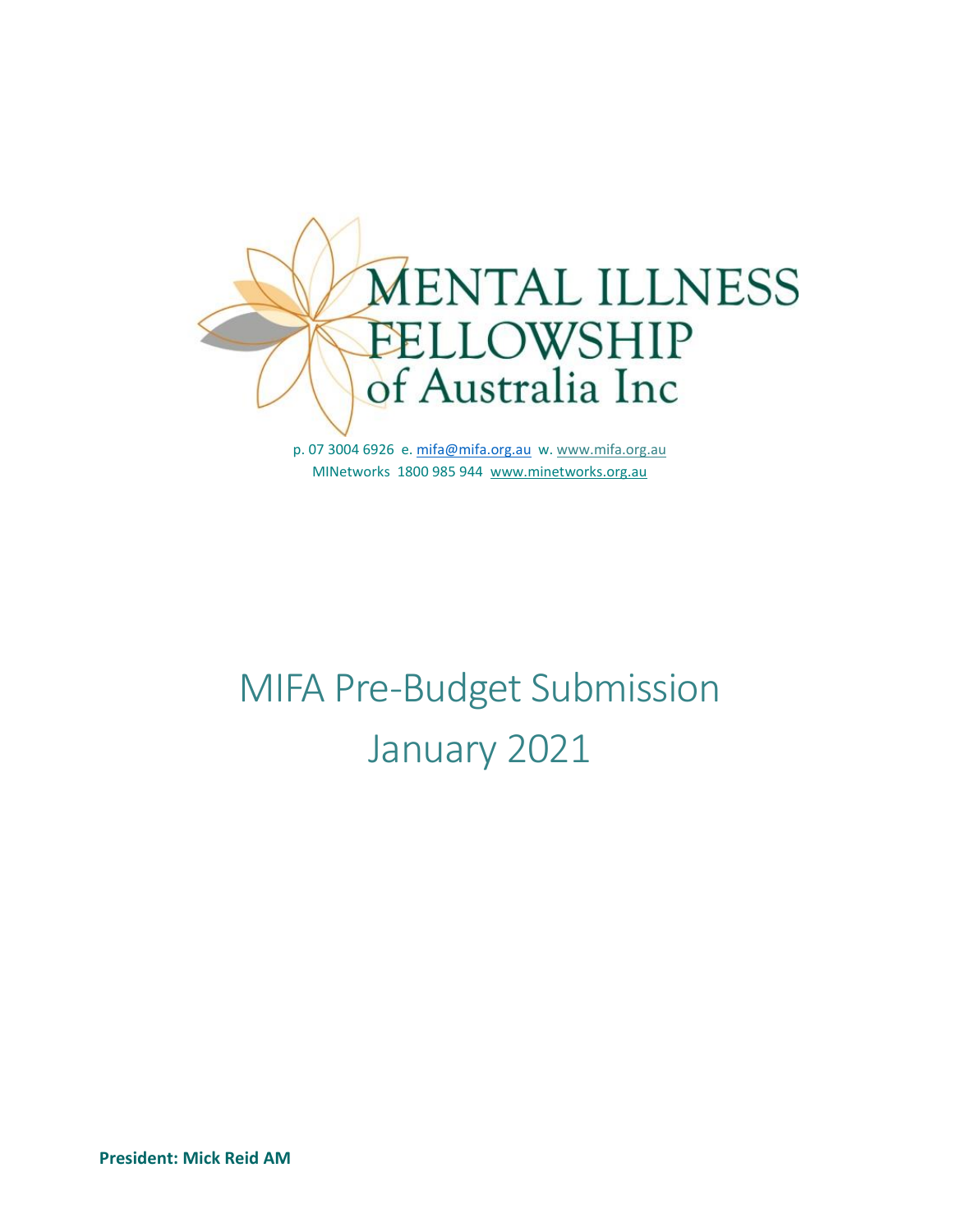

# A National Psychosocial Support Program

This Budget Submission recommends the establishment of a National Psychosocial Support Program delivered by community-managed not-for-profit organisations to address the gap in psychosocial support services for people with severe and complex mental health conditions. It sets out a four-year implementation and investment plan required to establish this measure.

The submission draws on the analysis and recommendations contained in the Productivity Commission Inquiry into Mental Health<sup>1</sup>. The submission sets out the actions that should be taken by the Federal Government over the next four years to achieve the recommendations of the Productivity Commission Inquiry to address the gap in psychosocial support.

This submission seeks an investment of \$1,220M of new funding over four years from July 2021 to June 2025, and \$610M per annum of new funding from July 2025. In the 2021 Federal Budget, it is essential that the Federal Government signal its commitment and actions for the investment needed to establish a National Psychosocial Support Program.

This submission recommends that the Federal Government action the following components of a National Psychosocial Support Program in the 2021 Budget:

- 1. Transition the current Federal psychosocial programs and funding commitments into a new National Psychosocial Support Program, as the first tranche. These programs include Continuity of Support, the National Psychosocial Support Measure and transitional funding. The funding required is \$100M per annum of existing commitments.
- 2. Immediately establish five-year contract arrangements for all psychosocial support programs, including the first tranche.
- 3. Prior to the 2021 Budget, and as soon as possible, roll out the first tranche by confirming all contract approvals for existing psychosocial support programs to avoid the impending funding cliff of June 2021. For future funding cycles, ensure that all contract approvals are confirmed at least six months prior to the end of the previous funding cycle.
- 4. Commit sufficient funds to commence the planning and implementation of additional psychosocial support places, while the longer-term roles and responsibilities are being considered. Subject to the outcomes of the Mental Health National Cabinet Reform Committee, committed Federal funds can be adjusted in the future to reflect any new Federal and State/Territory funding arrangements. The funding required is \$610M per annum once fully operational.
- 5. As an interim measure, establish the regional governance, planning and commissioning arrangements to ensure local and regional responsiveness, until any new arrangements are decided.

<sup>1</sup> Productivity Commission 2020, Mental Health, Report no. 95, Canberra.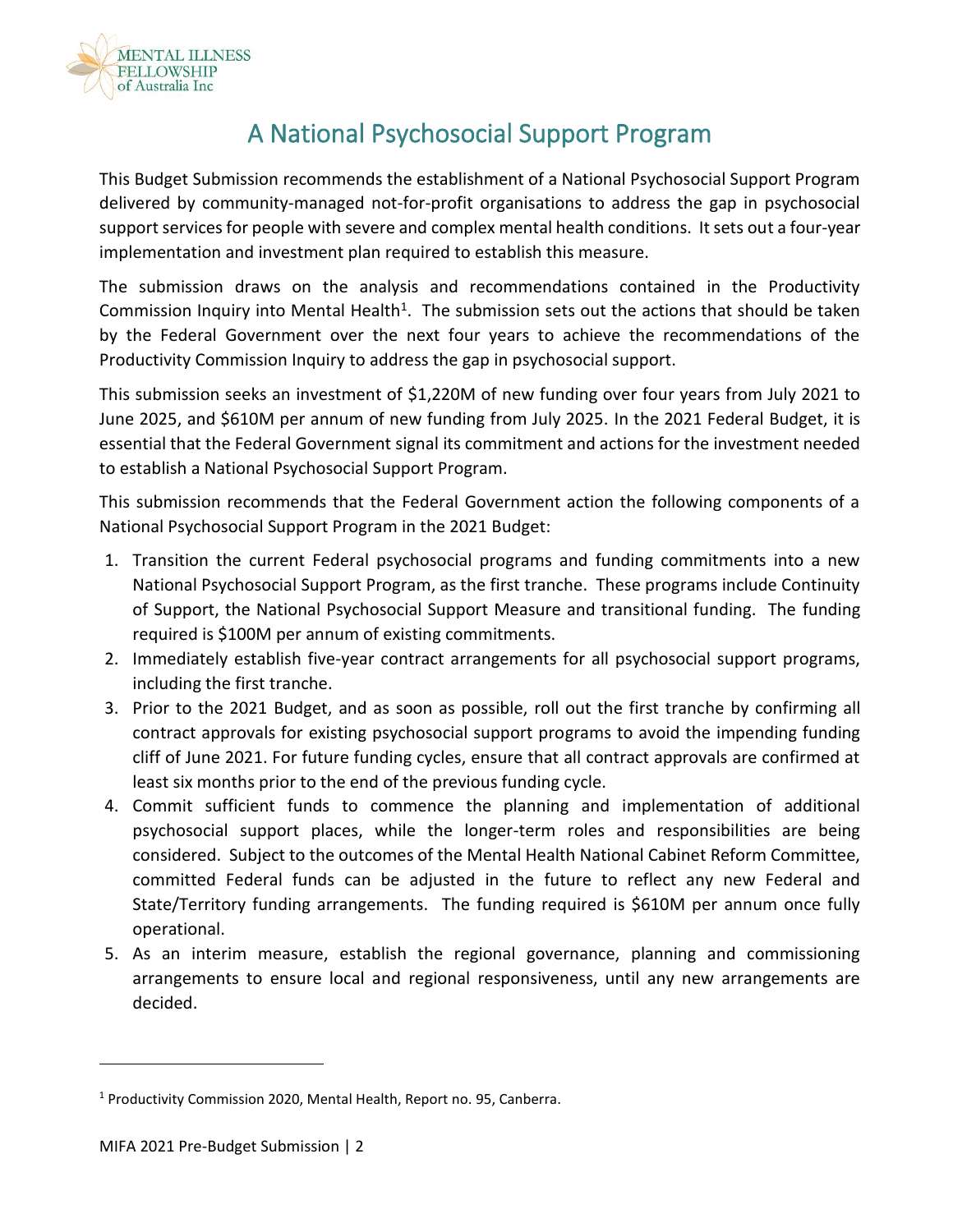

6. Enhance the National Mental Health Services Planning Framework to ensure a balance of national consistency and local/regional responsiveness, and to provide structure for decisions about future investment priorities and allocations.





*Note: a full-scale image of the recommended Four-Year Plan for a National Psychosocial Support Program is available on page 8 of this submission.*

# The need for a National Psychosocial Support Program

Psychosocial support facilitates recovery in the community for people experiencing mental ill-health. It helps people manage daily activities, rebuild and maintain connections, build social skills, and participate in education and employment.

The Productivity Commission Report notes<sup>2</sup> that psychosocial supports play a vital role in enabling those living with mental illness to live well, to recover in their communities, and to counter stigma and discrimination. Psychosocial supports also empower people to achieve independence, increase control over daily life, promote self-determination and enable people to make a greater contribution to their community through employment and volunteering. Culturally capable psychosocial supports can be particularly effective in preventing relapse in people from CALD backgrounds and enhance social inclusion and participation.

<sup>2</sup> Productivity Commission 2020, Mental Health, Report no. 95, Canberra at pp. 831 -833.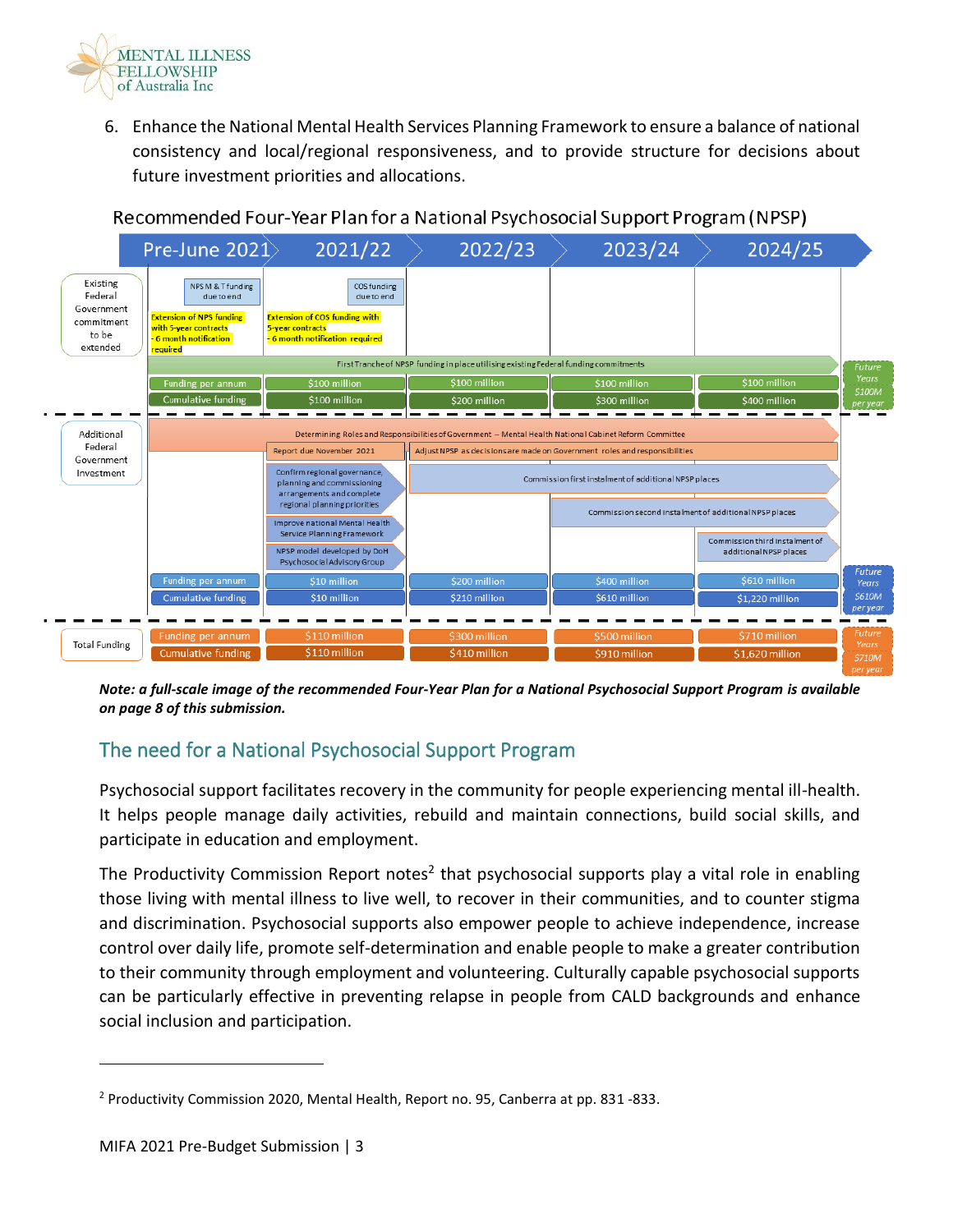

Currently, there is an overreliance on crisis services, emergency departments and admission to acute or inpatient facilities. Psychosocial support services complement and support clinical interventions and, particularly when applied early, can reduce the demand for mental health-related hospital admissions and decrease the average length of hospital stay.

The delivery of psychosocial support has been hampered by inefficient funding arrangements and service gaps. This is affecting the recovery of people with mental illness and their families, who can benefit substantially from improved access to psychosocial supports. The Productivity Commission has highlighted that reforms to psychosocial support arrangements could significantly improve quality of life for recipients.

#### The gap in psychosocial support services

The National Mental Health Services Planning Framework (NMHSPF) estimates that about 690,000 people in Australia with a mental illness are likely to benefit from access to psychosocial support services, were they available to them. Of those, 290,000 people experience persistent, severe and complex mental health conditions, and require psychosocial support. However, many of these people do not receive any support or the level of support falls short of what is needed.

The Productivity Commission estimates that about 109,000 people currently receive psychosocial support, where 34,000 of these people are on the NDIS and 75,000 people are supported by non-NDIS Federal and State/Territory services. Assuming that the cap for the NDIS (64,000 people) will be met at some point in the future and that the provision of supports outside of the NDIS remains constant, about 150,000 people with severe and complex mental health conditions (the PC Report calculates this as 154,000 people) are likely to be without requisite supports.<sup>3</sup> This submission estimates the costs required for 150,000 additional people to receive psychosocial support.

#### The level of investment in psychosocial supports needed

The Productivity Commission recommended that, as a priority, Governments should ensure that all people who have psychosocial needs arising from mental illness receive adequate psychosocial supports. To achieve this, State and Territory Governments, *with support from the Australian Government*, should increase the quantum of funding allocated to psychosocial supports to meet the estimated shortfall.

The estimate of the Federal Government's current commitment for psychosocial support outside the NDIS is \$100M per annum. The Productivity Commission estimates that expanding the provision of psychosocial supports to about 150,000 people who may currently miss out on services could cost approximately \$610 million per year and result in significant improvement in the quality of life of people accessing them.

<sup>3</sup> Productivity Commission 2020, Mental Health, Report no. 95, Canberra at pp. 827 and 844.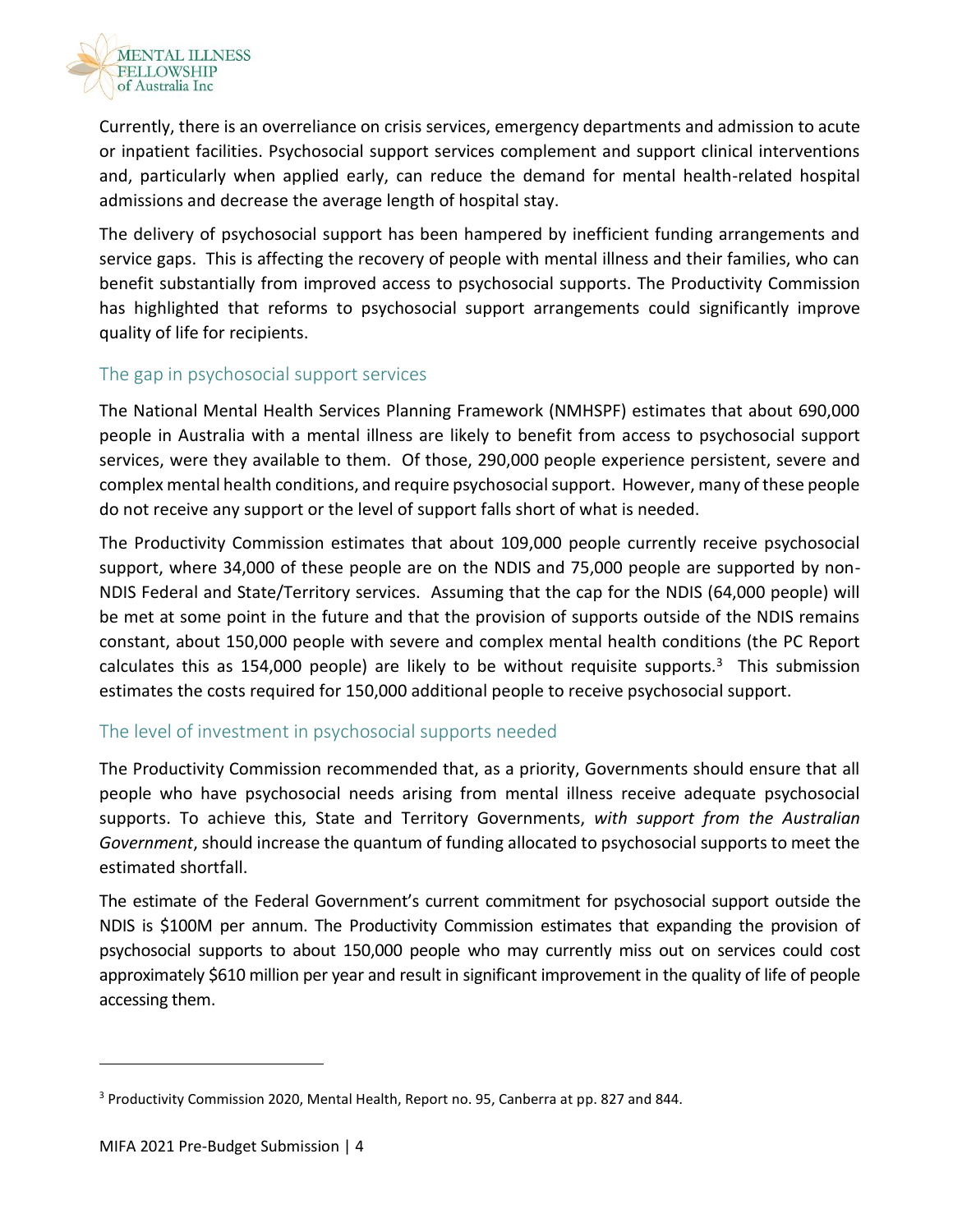

## The priority for 2021

The Productivity Commission recommends that State and Territory Governments take on the sole responsibility for the commissioning of psychosocial supports outside of the NDIS. This issue is currently being addressed by the Mental Health National Cabinet Reform Committee, with their response expected in November 2021. It is not possible to predict the outcome of these discussions, or to contemplate the timeframe for any transition to sole State/Territory responsibility if this is decided.

It is unacceptable to delay the investment in additional psychosocial supports until these decisions are finalised and implemented, which could take many years. This submission recommends that the Federal Government announce an immediate commitment to establish additional psychosocial supports within a National Psychosocial Support Program to support *all* Australians with psychosocial support needs, while the longer-term roles and responsibilities are being considered. The recommended implementation and investment plan can be transitioned to a new structure if and when implemented during the term of the four-year implementation and investment plan.

This submission recommends that the Federal Government action the following components of a National Psychosocial Support Program in the 2021 Budget:

- 1. Transition the current Federal psychosocial programs and funding commitments into a new National Psychosocial Support Program, as the first tranche. These programs include Continuity of Support, the National Psychosocial Support Measure and transitional funding. The funding required is \$100M per annum of existing commitments.
- 2. Immediately establish five-year contract arrangements for all psychosocial support programs, including the first tranche.
- 3. Prior to the 2021 Budget, and as soon as possible, roll out the first tranche by confirming all contract approvals for existing psychosocial support programs to avoid the impending funding cliff of June 2021. For future funding cycles, ensure that all contract approvals are confirmed at least six months prior to the end of the previous funding cycle.
- 4. Commit sufficient funds to commence the planning and implementation of additional psychosocial support places, while the longer-term roles and responsibilities are being considered. Subject to the outcomes of the Mental Health National Cabinet Reform Committee, committed Federal funds can be adjusted in the future to reflect any new Federal and State/Territory funding arrangements. The funding required is \$610M per annum once fully operational.
- 5. As an interim measure, establish the regional governance, planning and commissioning arrangements to ensure local and regional responsiveness until any new arrangements are decided.
- 6. Enhance the National Mental Health Services Planning Framework to ensure a balance of national consistency and local/regional responsiveness, and to provide structure for decisions about future investment priorities and allocations.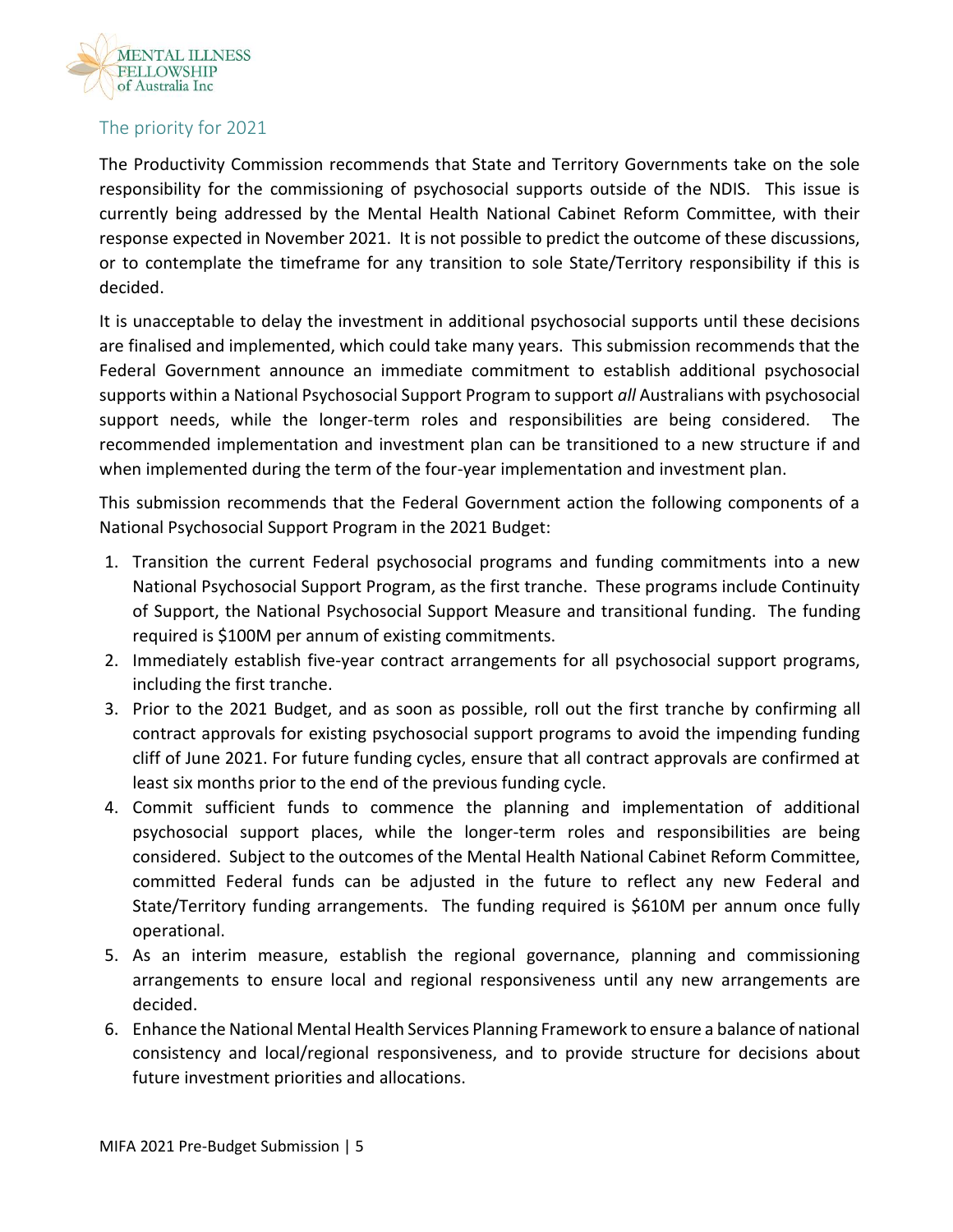

Short funding cycles and last-minute roll-over of funding commitments create uncertainty for providers of psychosocial supports, which can negatively affect consumers, carers and the psychosocial support workforce.

The Federal Government should extend the funding cycle length for psychosocial supports to a minimum of five years and ensure that the outcome for each subsequent funding cycle is known by providers at least six months prior to the end of the previous cycle. The Federal Government should require Primary Health Networks to enter into longer term contracts when commissioning psychosocial services, in line with the longer funding cycles that have been introduced more generally for Primary Health Networks.

# Planning for a National Psychosocial Support Program

The recommendations of the Productivity Commission Inquiry aim to create a coherent system of regional funding for psychosocial supports designed in partnership with, and that work for, people with mental health conditions. The Productivity Commission recommends that regional demand for psychosocial supports for people with mental illness be estimated, with a view to expanding services to meet any shortfall.

The Productivity Commission recommended that, as a priority, Governments should ensure that all people who have psychosocial support needs arising from mental illness receive adequate psychosocial support. To achieve this, the shortfall in the provision of psychosocial supports outside the NDIS should be estimated at a regional and State and Territory level.

Regional planning ensures that the diverse needs of communities can be adequately addressed and additional psychosocial support places created. Rural and remote communities, Indigenous communities and CALD communities have different needs. By effectively engaging consumers, carers, service providers, community leaders and other relevant stakeholders, regional planning is effective in codesigning the right mix of services for each community. Once the level of need has been estimated, funding for psychosocial supports should be matched to the level of need across the region.

As recommended by the Productivity Commission, a range of existing or enhanced regional planning and governance arrangements are in place currently. Until further reform is implemented in this domain, these existing arrangements should be utilised in the short term.

The National Mental Health Services Planning Framework should be updated and improved to ensure a balance of national consistency and local/regional responsiveness, and to provide structure for future investment priorities and allocations.

# Delivery of a National Psychosocial Support Program

#### Delivery within a person-led model

Implementing person-led system design and support services across the mental health system is essential. The Federal Government should prioritise this within the ongoing development of a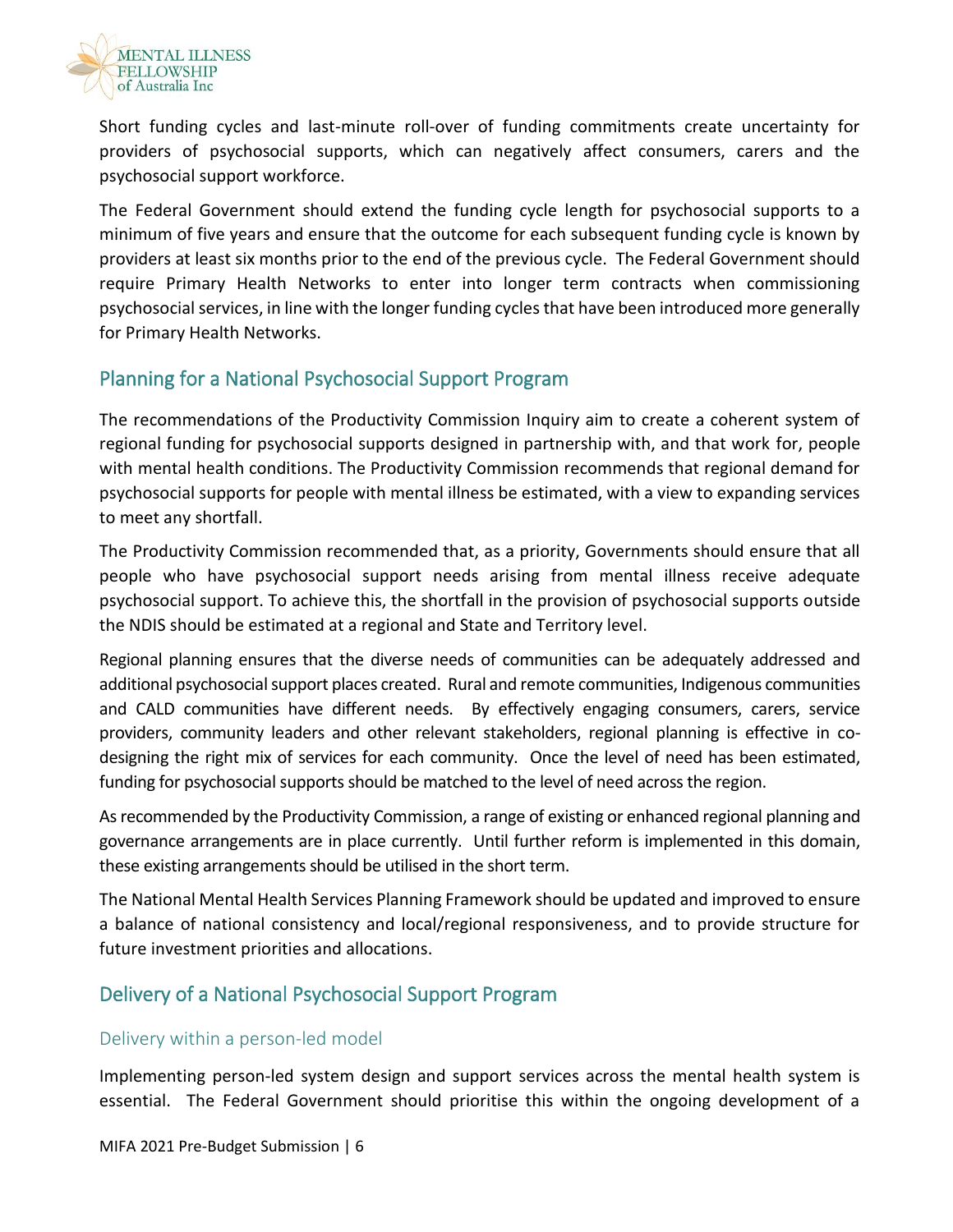

National Psychosocial Support Program model. This development should be undertaken within the Department of Health's Psychosocial Advisory Group, with improved consumer and carer representation. The outcomes of the NOUS Review into psychosocial support services should be considered by the group in designing the National Psychosocial Support Program model.

#### Delivery through recovery-oriented services

Recovery-oriented mental health services — embracing the concept of the personal recovery of an individual within their family, carer, community and cultural context, rather than a narrow focus on clinical recovery — has been endorsed by Australian Health Ministers.

Recovery from mental illness necessarily involves recovery not just of the individual alone, but recovery within their family and community context. For all people with mental illness, social inclusion — the capacity to live contributing lives and participate as fully as possible in the community — is a necessary, but too often neglected, part of a recovery plan. Psychosocial supports are a key facilitator of recovery, can help alleviate some risks of illness relapse and support people as they develop skills to self-manage the effects of variations in their mental health.

#### Utilising a peer workforce

Peer workers are well placed to support people with mental illness during their recovery and peer support is highly valued by people with mental illness. The National Psychosocial Support Program should be implemented in line with the development of the peer workforce reforms recommended by the Productivity Commission and other mental health workforce measures.

#### Care coordination

Persisting gaps in information about what services are available and how to access them can lead to a deterioration in mental health and, potentially, unnecessary hospitalisation. The National Psychosocial Support Program should adopt the Productivity Commission's recommendations for care coordinators who would work directly with consumers, their families and carers, clinicians and providers, to establish the types of services needed and provide access to those services.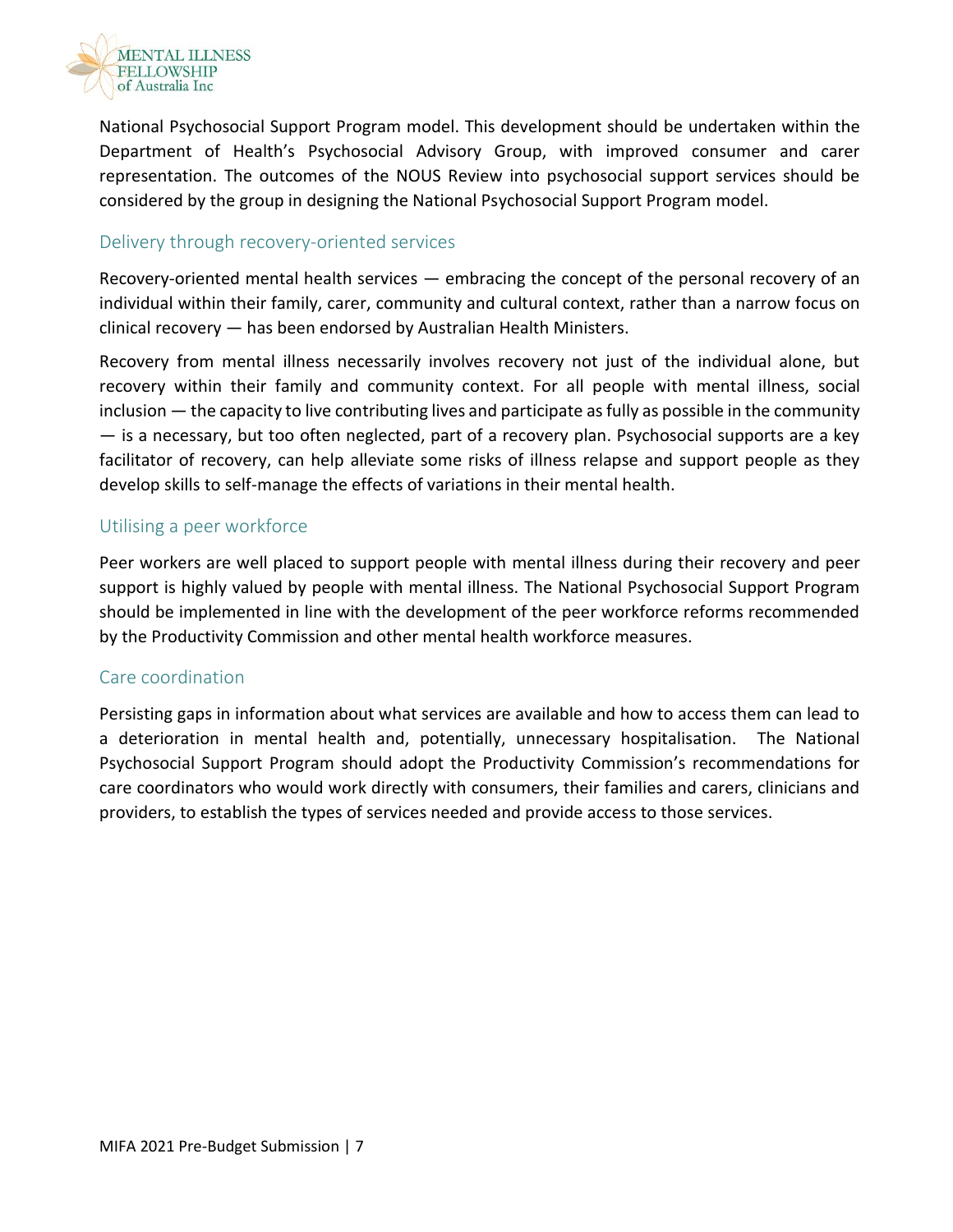# Recommended Four-Year Plan for a National Psychosocial Support Program (NPSP)



MIFA 2021 Pre-Budget Submission | 8